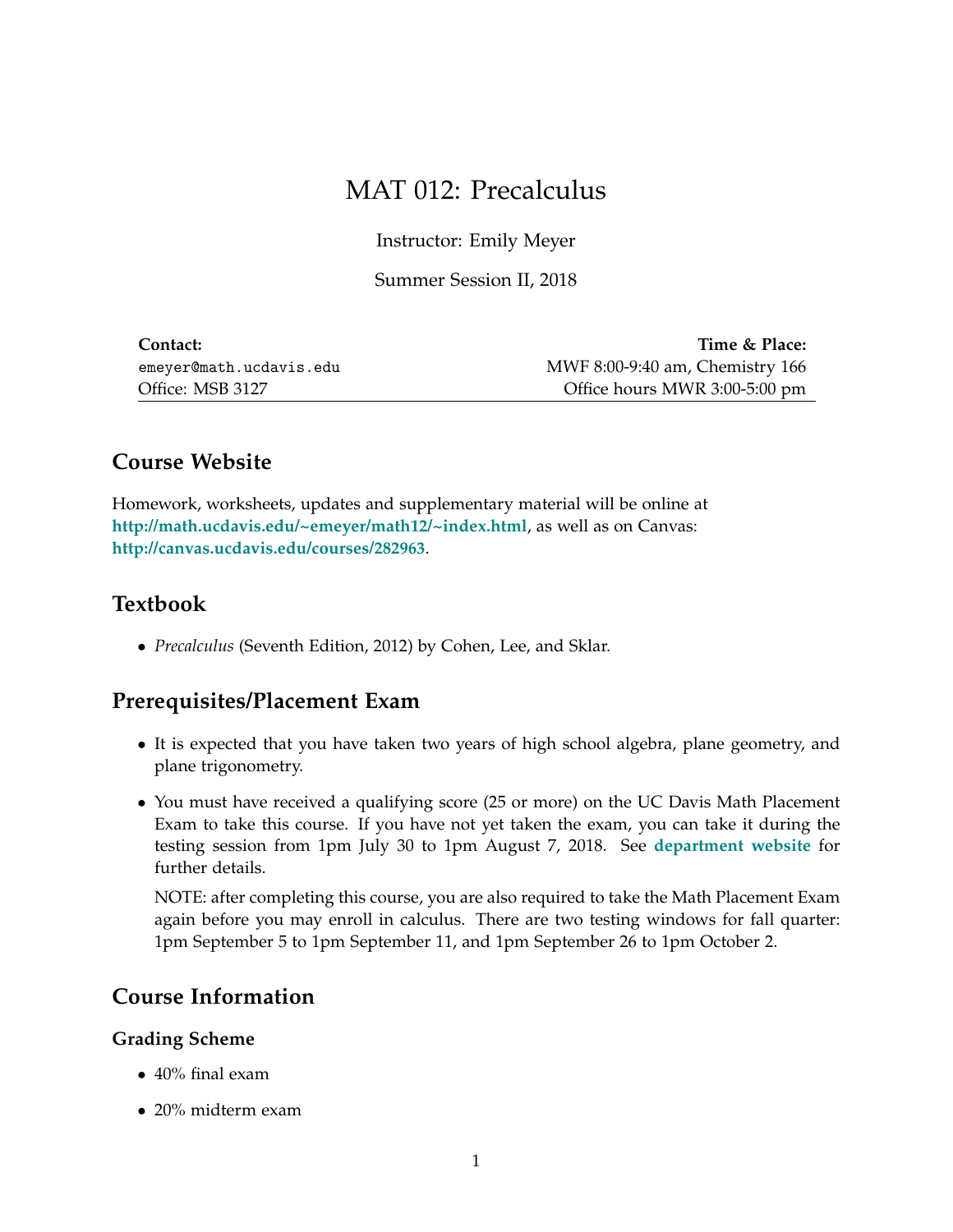- $\bullet$  20% quizzes
- 20% homework and worksheets

#### **Class Expectations**

Class time will be interactive. I will not take attendance, but you are expected to be in class. Being present and engaged is crucial to your academic success.

#### **Homework and Quizzes**

- Homework will be in the form of worksheets given in class that you will have time to start in class and will be due at the beginning of the following class. These will be graded out of 2 points, and you can redo each one once for a regrade as long as your first version is complete and your redo is turned in within one week of the original due date.
- Additional homework problems will be provided but will not be graded. It is not expected that you do all of the additional problems, but that you work through enough problems from each section to develop and solidify the skills and knowledge you have learned. This is the best way to study for exams! You are welcome to ask about these problems in office hours, or to ask for general qualitative feedback from the instructor on your work.
- Quizzes will be given every Friday on which there is no exam (see Exams below). These are intended not to be especially difficult but to give you practice thinking about math in a similar environment to an exam.

#### **Exams**

There will be two exams:

- **Midterm** on Friday, August 24
- **Final** on Friday, September 14 (last day of class)

Each will be 100 minutes.

#### **Other**

- **Make-ups and Absences**: Make-up exams and quizzes will be given only in the case of documented emergencies. Your lowest quiz grade (out of four) will be dropped, so if you need to miss a quiz for a non-emergency reason, plan on using that as your dropped quiz.
- **Office hours**: I will hold office hours (tentatively) 3-5pm Monday, Wednesday and Thursday. You are highly encouraged to attend! This is your opportunity to ask me to repeat or rephrase anything that did not make sense in class, to get individualized help on your homework, or to ask any lingering questions you might have.